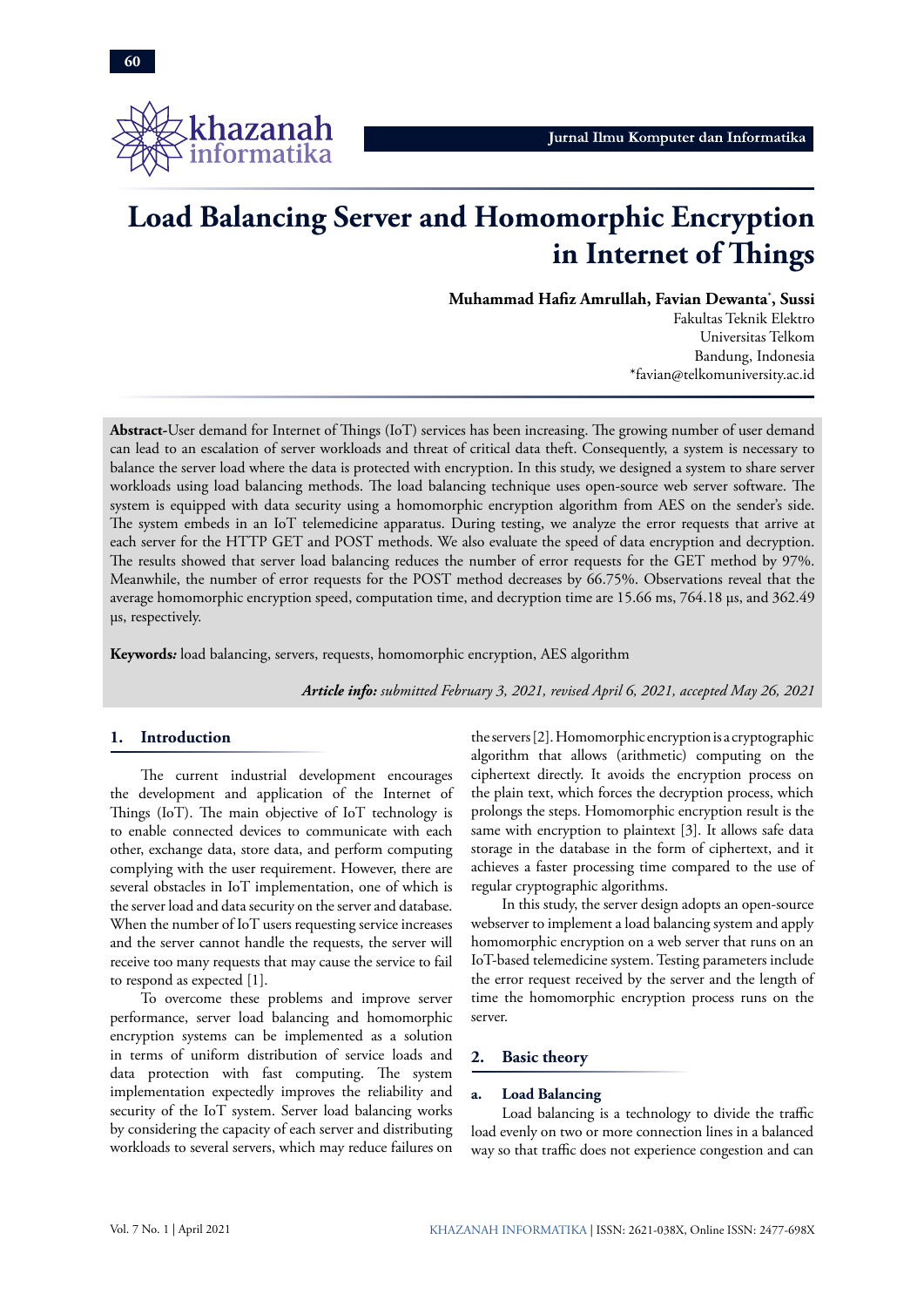run optimally. The target of load balancing is to maximize throughput, reduce response time, and anticipate overload on one connection line [4]. If the service users on the server continue to grow and exceed the capacity available in the network traffic path, the load balancer will distribute the load from users evenly to all available servers. In addition, load balancers can also evenly distribute loads of CPU, hard disk, RAM, and other computing resources to get the best performance from the server.



**Figure 1. Typical load balancer configuration [4].**

In this study, we implement a load balancer using open-source software called NGINX that uses the Round Robin algorithm which has its server or is separate from other servers. The Round Robin algorithm is the simplest algorithm and the most widely used algorithm for load balancer devices. The Round Robin algorithm works by distributing the load sequentially from one server to another. The basic concept of the Round Robin algorithm uses time-sharing, which simply processes the queue (traffic or computation) in turn [5].

### **b. Advanced Encryption Standard (AES)**

Advanced Encryption Standard (AES) is an encryption algorithm with a symmetric key exchange and applies a block cipher system that has a block length of 128 bits [6]. In cryptography, there are terms plain text (plaintext) and ciphertext (ciphertext). Plaintext is the initial information or data before the information or data is encrypted, and ciphertext is information or data from encrypted plain text. AES encryption uses a different number of round keys for each type of block size, namely a block length of 128 bits is 10 rounds, a block length of 192 bits is 12 rounds, and a block length of 256 bits is 14 rounds [7].

The type of AES block cipher used in this study is AES Cipher Block Chaining (CBC) 256 bits as illustrated

in Figure 2. The advantage is that if the information or data has the same plaintext, the encrypted information or data cannot be repeated with the same encryption. This is due to the use of an Initialization Vector (IV) which has a different and random value for each data encryption.

CBC is the operating mode of the block cipher whose IV length is the same as each plaintext block. The initial process of encryption is to XOR plaintext with IV, and then generate encrypted data (ciphertext) for plaintext blocks. Then the resulting ciphertext will be used as IV again in the next block. In this way, each ciphertext generated will depend on each ciphertext in the previous block, so that each encrypted data becomes unique [8].



**Figure 2. CBC mode of operation [9].**

#### **c. Homomorphic encryption**

Homomorphic encryption is a cryptographic algorithm that makes it possible to compute encrypted data without decrypting the data directly as the concept is described briefly in Figure 3. . Homomorphic encryption uses an encryption function with addition (addition) and or multiplication (multiplication) operations on encrypted data [10].

There are two types of homomorphic encryption, namely Partially Homomorphic Encryption (PHE) and Fully Homomorphic Encryption (FHE). PHE is homomorphic encryption, which allows certain types of operations to be used on the ciphertext. While FHE is a homomorphic encryption, which allows two operations, namely addition and multiplication of ciphertext.

In this research, a homomorphic FHE encryption process is applied from AES encrypted data which is used to calculate the average value of the data sent from the sender. This homomorphic encryption process uses the help of a python library called Pyfhel.



**Figure 3. Homomorphic encryption concept [10].**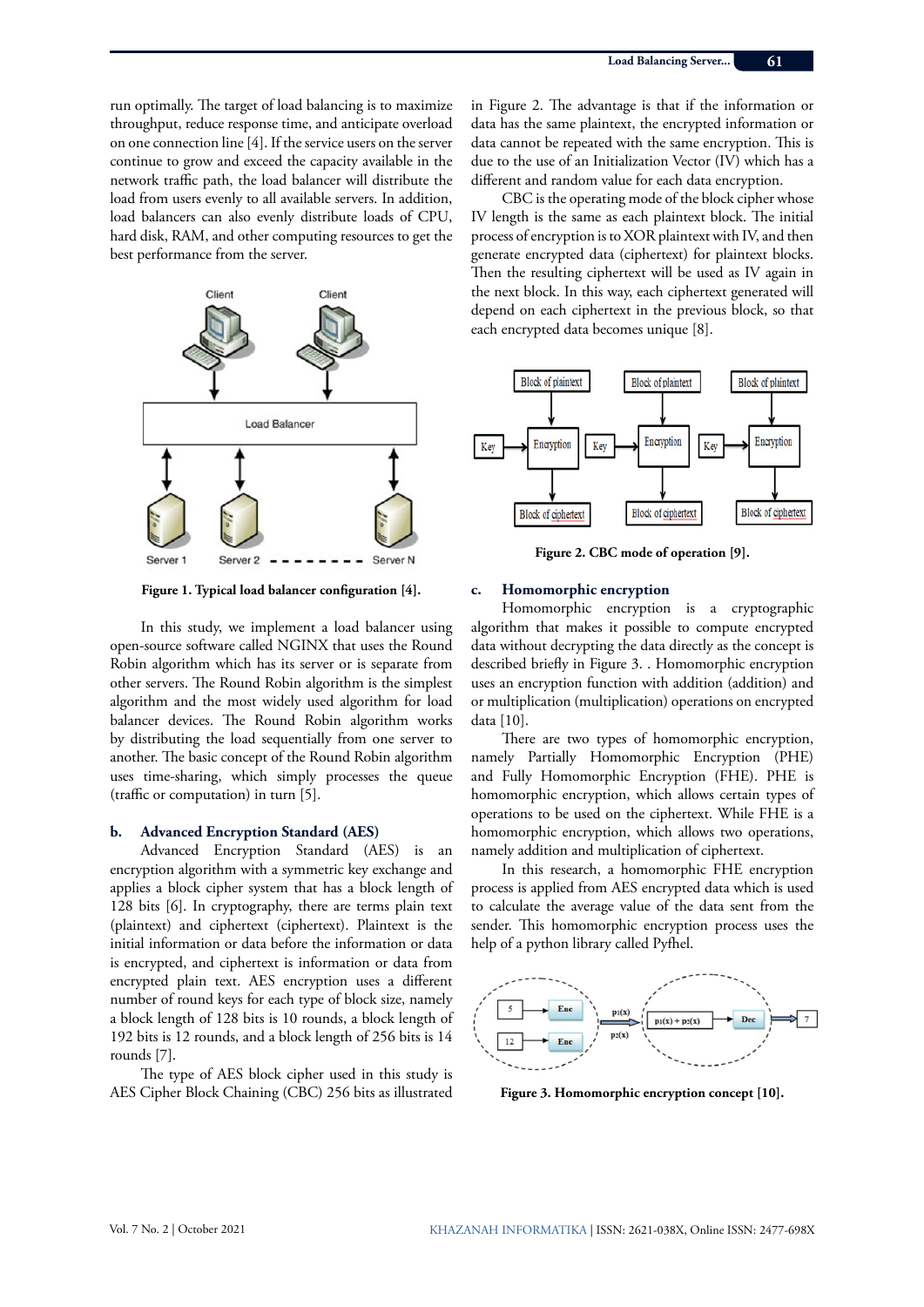

**Figure 4. Design of the system created.** 

## **3. Method**

#### **a. System planning**

At this stage, the author designs a system from sensors to the cloud server and its database as shown in Figure 4. The author also analyzes the communication method between the right elements in the system to be used in solving problems based on information from datasheets, tutorials, and other sources. others available.

Figure 4 shows the overall design of the telemedicine system. The input data comes from the sensor. The data sent by the microcontroller is the ciphertext data from AES, the shared key to calculate the secret key, and the IV generated from the microcontroller. Before encryption, the microcontroller and server use the Diffie-Hellman algorithm to exchange shared keys to calculate the symmetric secret-key value to perform the AES encryption process and generate the ciphertext. The ciphertext data is passed to the VPS via the created web server API. The ciphertext data first passes through the load balancer of the webserver which distributes the data traffic to one of the two servers used. After that decrypt the AES ciphertext data received by the server. After the ciphertext is decrypted, the plaintext results are then encrypted and computed using a homomorphic encryption algorithm to calculate the average value per 100 data received by server 1 and server 2, and the results of the average are decrypted again using a homomorphic algorithm. Based on the average value of the plaintext data, AES encryption is performed again using the received key and IV. After the AES encryption process is complete, the ciphertext data will be saved to the MongoDB Atlas database.

Figure 5 is a system flow diagram starting with the microcontroller performing the Diffie-Hellman key exchange process. First, the process of making shared keys X and IV, then the microcontroller will get the shared key Y from the server and then the shared keys X and IV are sent to the server. The microcontroller will generate the secret key K from the shared key Y computation, and then perform hashing to get the 256-bit key. After that, the AES algorithm

is used to encrypt the data and generate the ciphertext. The AES ciphertext is sent to the cloud server. While on the cloud server, the data first arrives at the load balancer which is created using the Round Robin algorithm with the initial process of scheduling all user requests that enter the load balancer until all user requests are scheduled, the load balancer will distribute user requests to one of the servers. If the selected web server is overloaded, then the data requested by the user is reset to be sent to another web server. After the requested data is received by one of the servers, the request data in the form of ciphertext is decrypted and computed using homomorphic encryption. Once the computation is complete, the data will be passed to the MongoDB Atlas database for storage.



**Figure 5. Process diagram flow of the system.**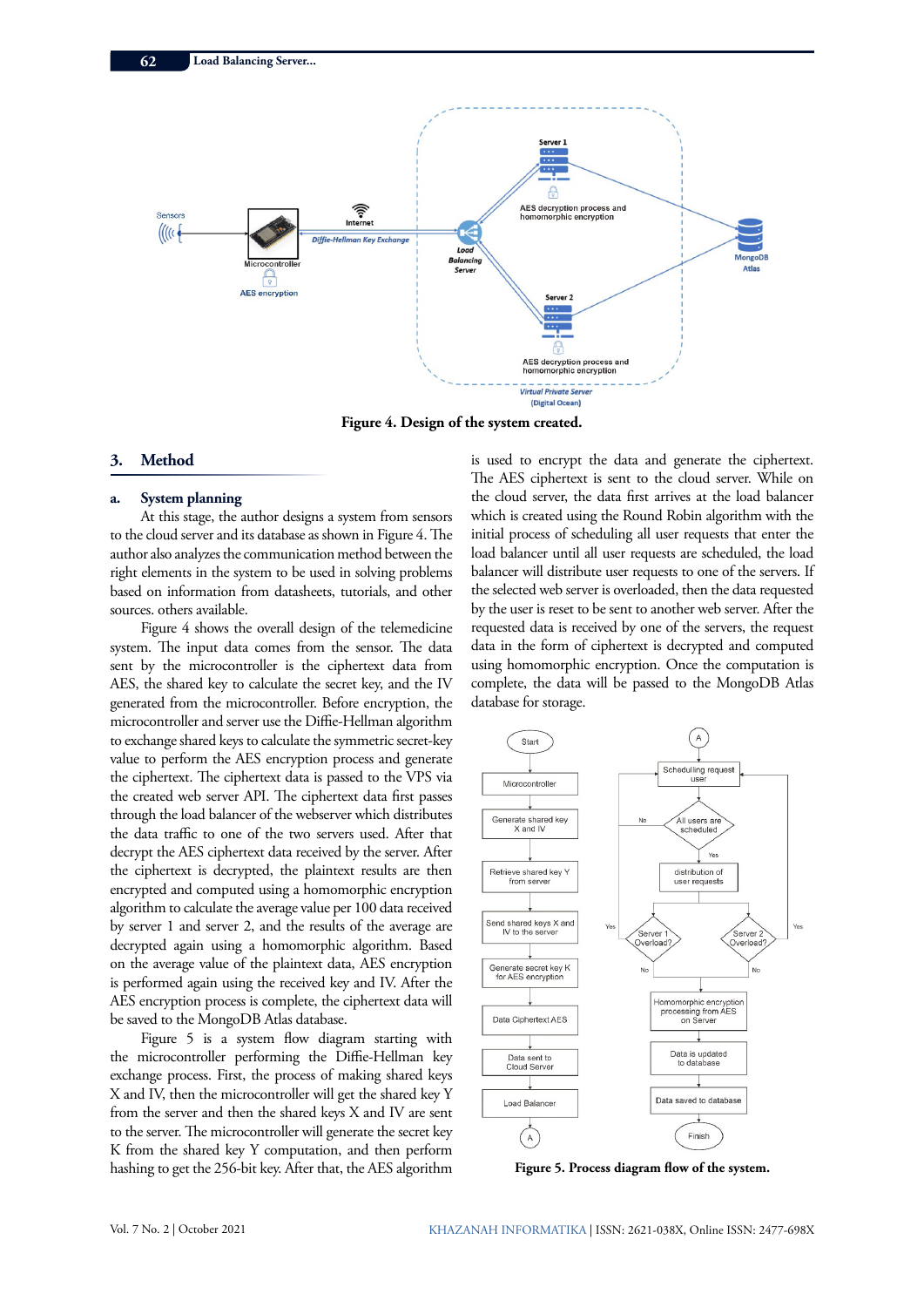

**Figure 6. MongoDB database view.**

Figure 6 is a display of ciphertext data storage in MongoDB. The encrypted temperature data will be stored in an array variable named "Data" as many as 100 encrypted data and from the 100 data the average value is calculated using homomorphic encryption which is stored in the "Average" variable in an encrypted fixed form.

#### **b. Implementation**

At this stage, the author makes the system after the previous design has been completed.

# **c. Testing and Analysis Phase**

At this stage, the system is tested to observe the required data. The test is carried out by measuring QoS and obtaining data during the homomorphic encryption and decryption process.

The test is carried out using Apache Jmeter software, where the testing scheme for error request parameters is carried out by sending a different number of requests, namely 750, 900, 1200 and 1500 requests where all requests are sent within 10 seconds. To test AES processing speed and homomorphic processing, each experiment was performed 5 times by sending 100 requests within 100 seconds.

# **4. Result**

Figure 7 and Figure 8 are the results of testing error requests received by the server for the GET and POST methods based on the number of different requests (ie 750, 900, 1200, and 1500 requests).



**Figure 7. GET method request error chart.**



**Figure 8. POST method request error chart.**

The result of the error request test on the GET method shows that the error request results between server